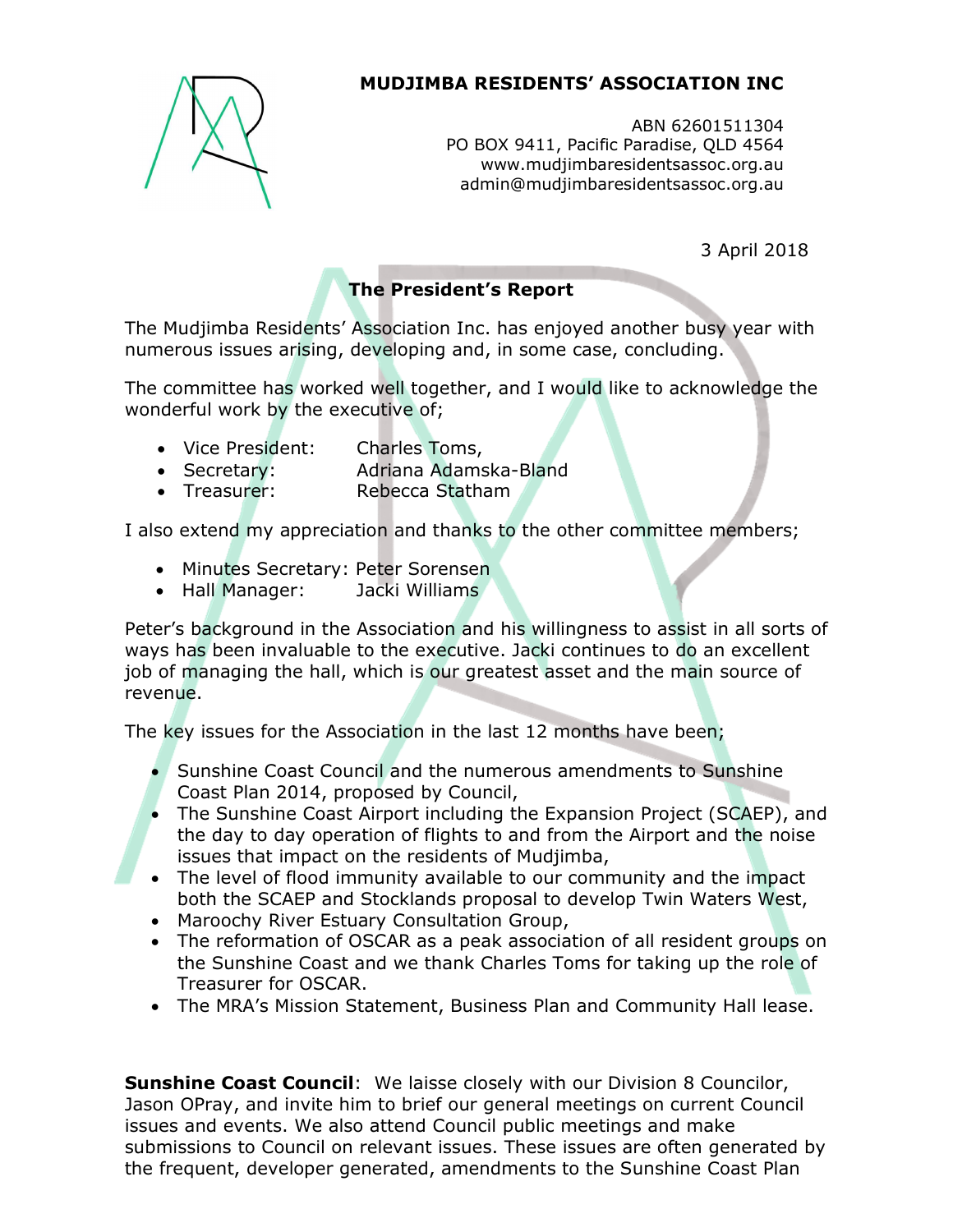**Sunshine Coast Airport:** we continue to monitor the Sunshine Coast Airport Expansion Project and maintain dialogue directly with the SCAEP Project Director, Ross Ullman, and through representation on the SCA Community Forum. The main contract to construct the new runway has now been let to John Holland Construction and we can expect the project to proceed in the coming months. Some changes will be occurring as the design of the runway matures.

Resdev continues to update Facebook and its web page thereby keeping those interested up to date. During the year a major fund raising was carried out, raising \$10,895 to fund legal advice in relation to compensation and a possible curfew for the new runway. A briefing on the legal opinion was subsequently provided to the donors.

We expect the Association will be involved in pursuing a class action for compensation for the adverse impact of the new flight path over the northern section of Mudjimba.

### Flood Immunity:

The communities of Mudjimba and Pacific Paradise have been developed on the coastal floodplain, downstream from the Airport. These urban developments should be protected from the 1 in 100 year storm event, but in the last 30, years it has been obvious that we suffer flooding of our roads and drainage lines. The expansion of the Airport has proposed an increased threat to our flood immunity but, the incorporation of a bund wall from north of the existing runway appears to have resolved this threat.

However, the development of Twin Waters West will remove a significant storage area from the downstream floodplain, increasing the flood level in the Twin Waters canal system and, consequently, prevent water to drain away from Mudjimba.

We need to identify what this impact will be and request Council to develop a flood management plan for the Maroochy River catchment to not only remove this threat to our homes but improve the level of flood immunity to the 1 in 100 year level we should enjoy.

### Maroochy River Estuary Consultation Group (MREC):

Council had proposed to replace the sand bag groyne system protecting the Cotton Tree shoreline at the entrance to the Maroochy River with a hard rock groyne extending further into the river mouth (and was even considering redirecting the river mouth north of Pin Cushion Island).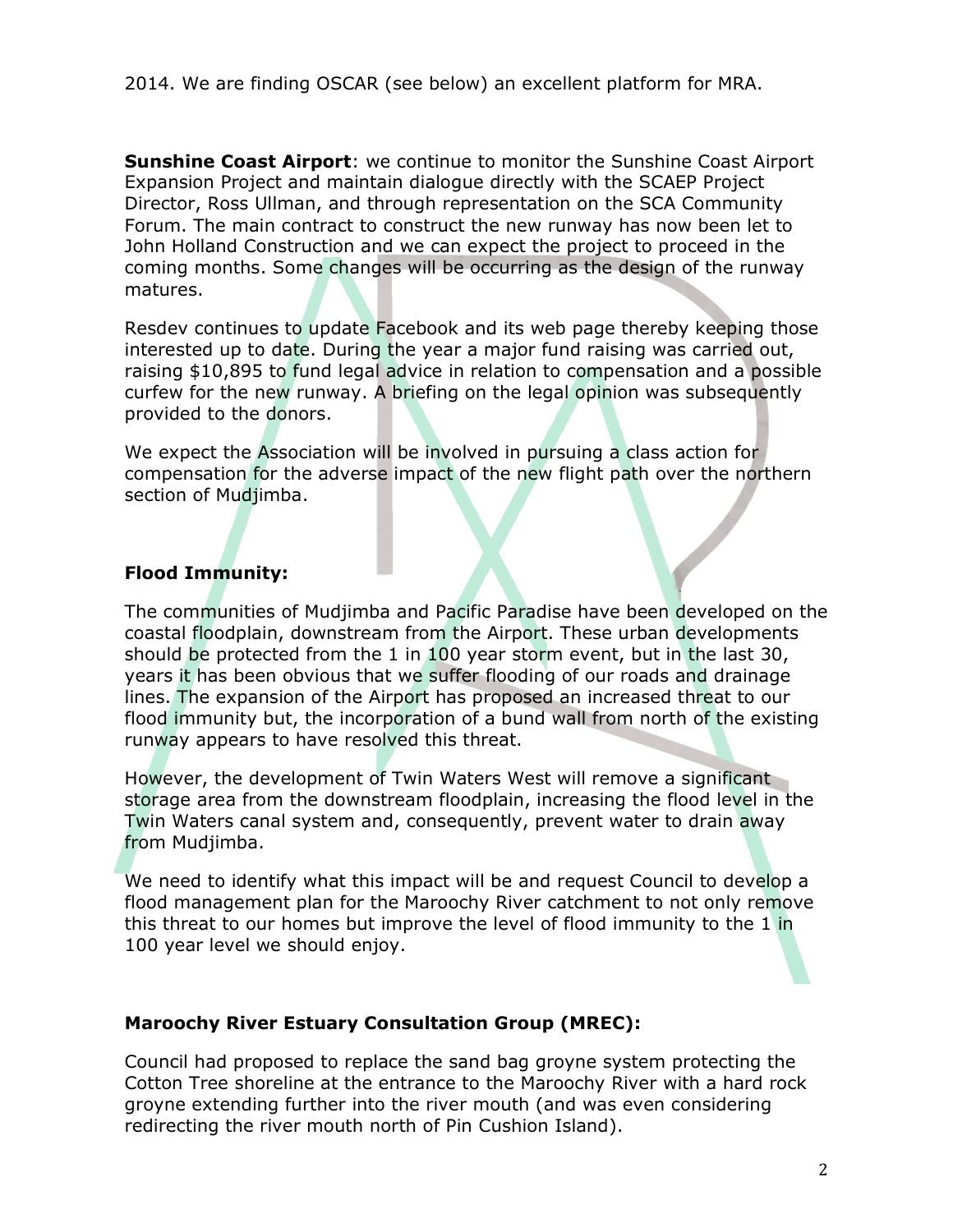Council ran a consultation program of local meetings and appointed an advisory committee of community representative. Significantly, Council also appointed an independent chair and accepted OSCAR's (in consultation with MRA) nominee, Susie Chapman from Marcoola Community Group, to represent our associations on the advisory committee.

The MRA prepared a submission based on the concern that any significant changes to the morphography and structure of the Maroochy River will threaten and impair the level of flood immunity available to our properties.

MRA (along with some other local associations) requested that Council initiate a Maroochy River Floodplain Management Plan and retain the existing sand bag groyne system and not extend it, changed its character or redirect the river.

The Advisory Committee agreed with our submission. Council subsequently adopted the recommendation to retain the sand bag groyne system in its current location. This was the first time in many years that we have witnessed Council pursue a community consultation program that aspires to best practice, and even better, listen to it.

#### OSCAR:

In the last five years, local resident's associations have been overwhelmed by the increasing need to understand and challenge the justification for the numerous amendments to the Sunshine Coast Plan 2014, as proposed by development interests, and promoted by our Council.

Individually these local associations have limited resources to undertake this task, and, as each amendment is usually local, their voice is isolated and ignored by Council (e.g. the MRA suffered from this predicament when we questioned the need for the SCAEP).

OSCAR provides the umbrella organization to argue the case, for or against, these amendments in the interests of local communities. Its membership includes 45 like associations across the Sunshine Coast meeting monthly. Each association is represented at the monthly meetings by its delegate (usually an executive of their association). Council should not ignore the voice of OSCAR.

#### The Mission Statement, Business Plan and Hall Lease:

On taking office twelve months ago the committee saw the need to give the MRA some direction and fiscal control, in accordance with good practice.

We have subsequently produced a Mission Statement and Business Plan, with accompanying annual Budget, to fulfil this requirement. These documents give the Association some guidance and are available to the membership through the Secretary.